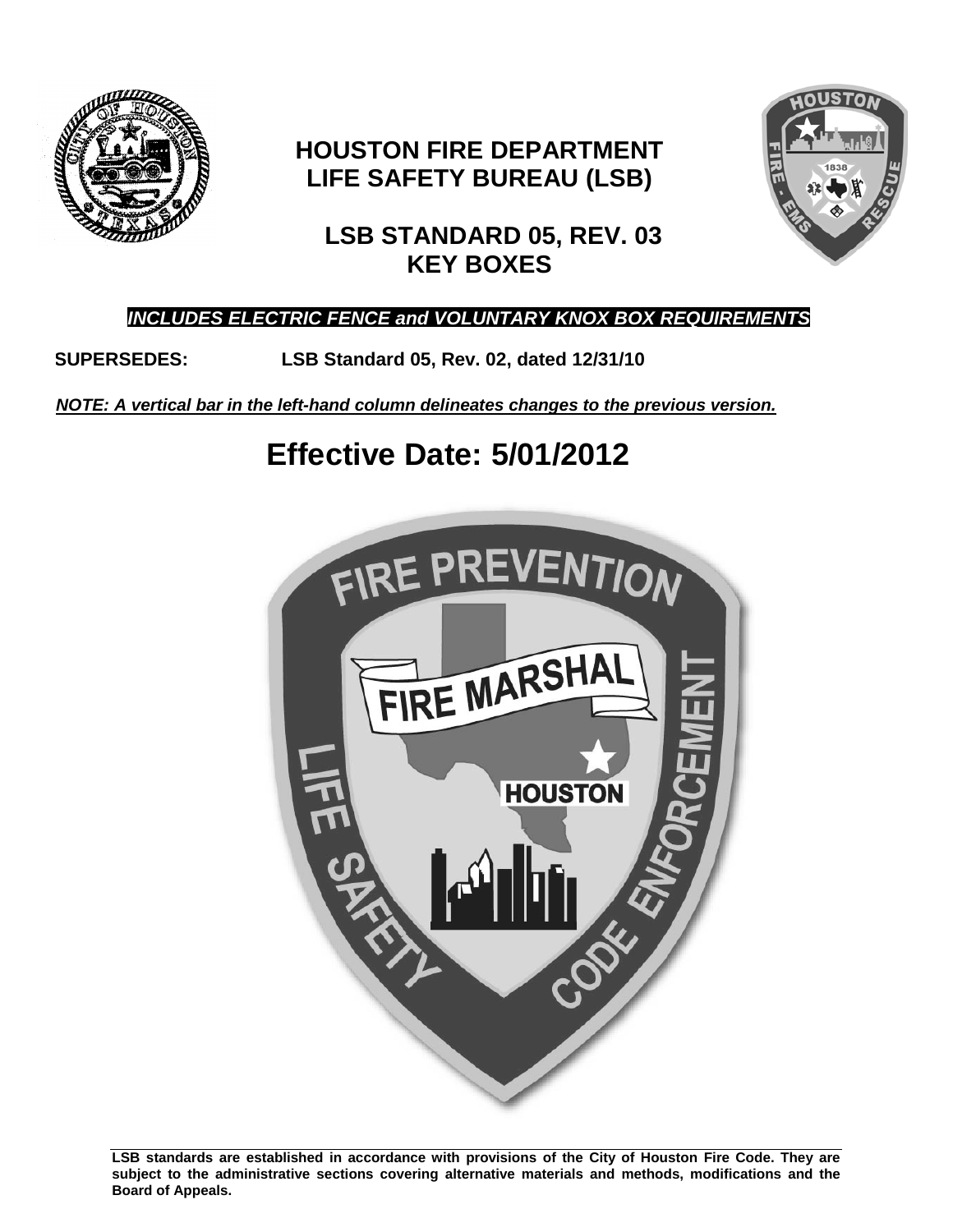# **TABLE OF CONTENTS**

| <b>KEY BOXES</b>                                                            |  |
|-----------------------------------------------------------------------------|--|
| Figure No. 1 - Typical Key Box / "9-1-1" Box (Open, with padlock removed) 5 |  |
| Figure No. 2 - Typical Key Box / "9-1-1" (Box closed with padlock) 6        |  |
|                                                                             |  |
|                                                                             |  |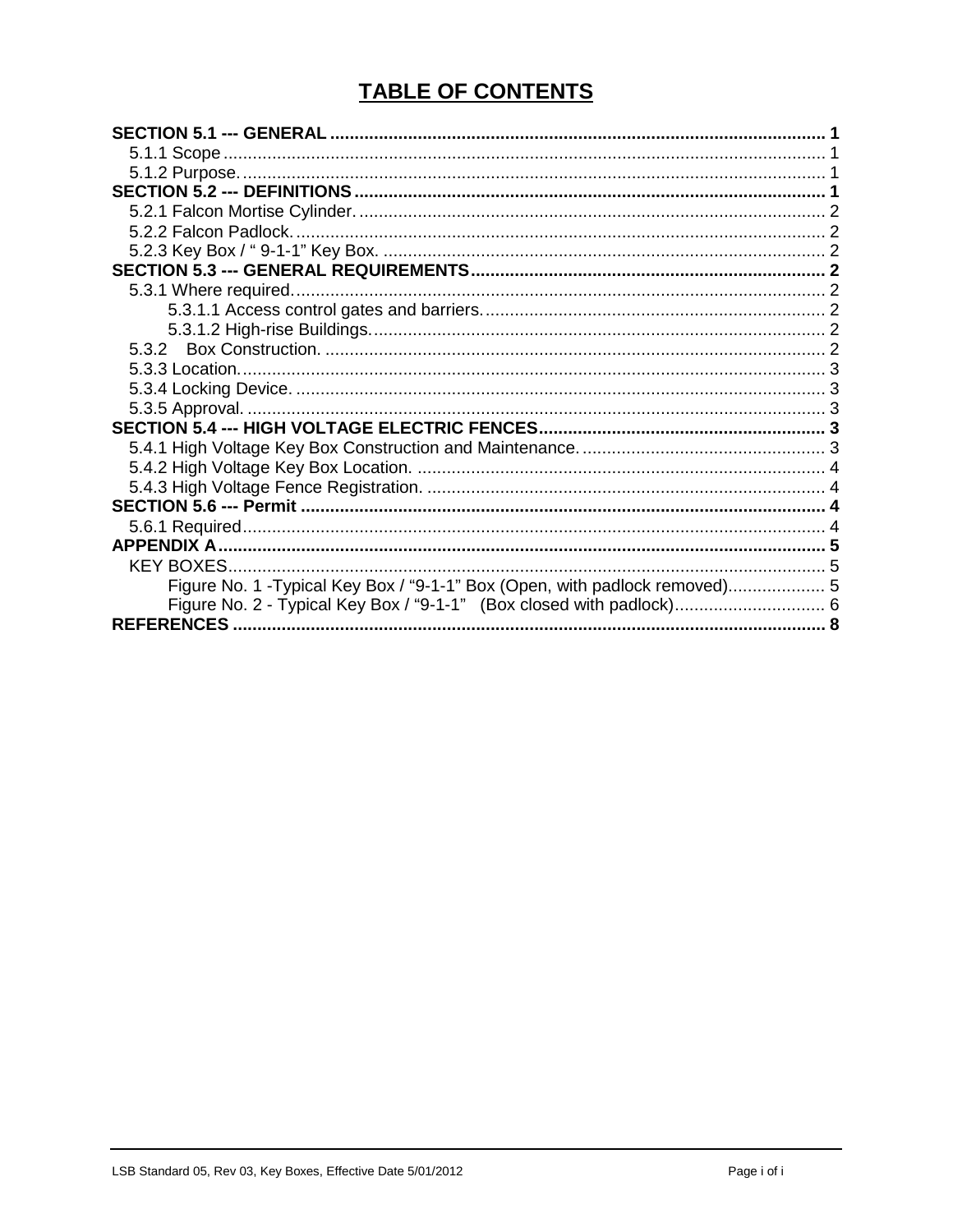# **LSB STANDARD 05**, **rev. 03 KEY BOXES**

#### <span id="page-2-0"></span>**SECTION 5.1 --- GENERAL**

#### <span id="page-2-1"></span>**5.1.1 Scope**

This standard provides a method of providing for and maintaining adequate and unobstructed emergency access for Fire Department apparatus and personnel to buildings, structures, hazardous occupancies or other premises within the City of Houston as may be required by the Fire Marshal, Chief of the Houston Fire Department and the Houston *Fire Code*.

#### <span id="page-2-2"></span>**5.1.2 Purpose.**

The purpose shall be to provide clarification of requirements and guidance to person(s) charged with providing and maintaining required fire department access to premises in compliance with the *Fire Code*. The provisions of this standard are general in nature and are not intended to override the specific requirements of City of Houston *Code of Ordinances* or the *Fire Code*.

This standard is subject to periodic review and updates, to accommodate changes in local need or requirements, changes in nationally recognized standards, in related technology or where required by state or federal regulations.

**Notice:** Where references in this Standard are made to products manufactured by "Falcon Locks" and related 9-1-1 boxes, certain products manufactured by the "Knox Company" have been approved for voluntary use in lieu of "Falcon Lock" products and the 9-1-1 boxes.

Approved items manufactured by the "Knox Company" may be referenced online at [www.knoxbox.com.](http://www.knoxbox.com/)

The following is a list of acceptable "Knox Company" products that are allowed to be used inside the City of Houston City Limits.

Elevator Box Electrical Shutdown Box **Keyswitch** Padlock FDC 2 ½" Locking Cap **SecureCap** Cabinets (1300 Series) 3200 Series Box, Single-Key Style, ONLY with the hinged lid. 4100 Series Box

The Fire Marshal's final approval and a permit are required for the installation and use of any "Knox Company" or "Falcon Lock" product.

#### <span id="page-2-3"></span>**SECTION 5.2 --- DEFINITIONS**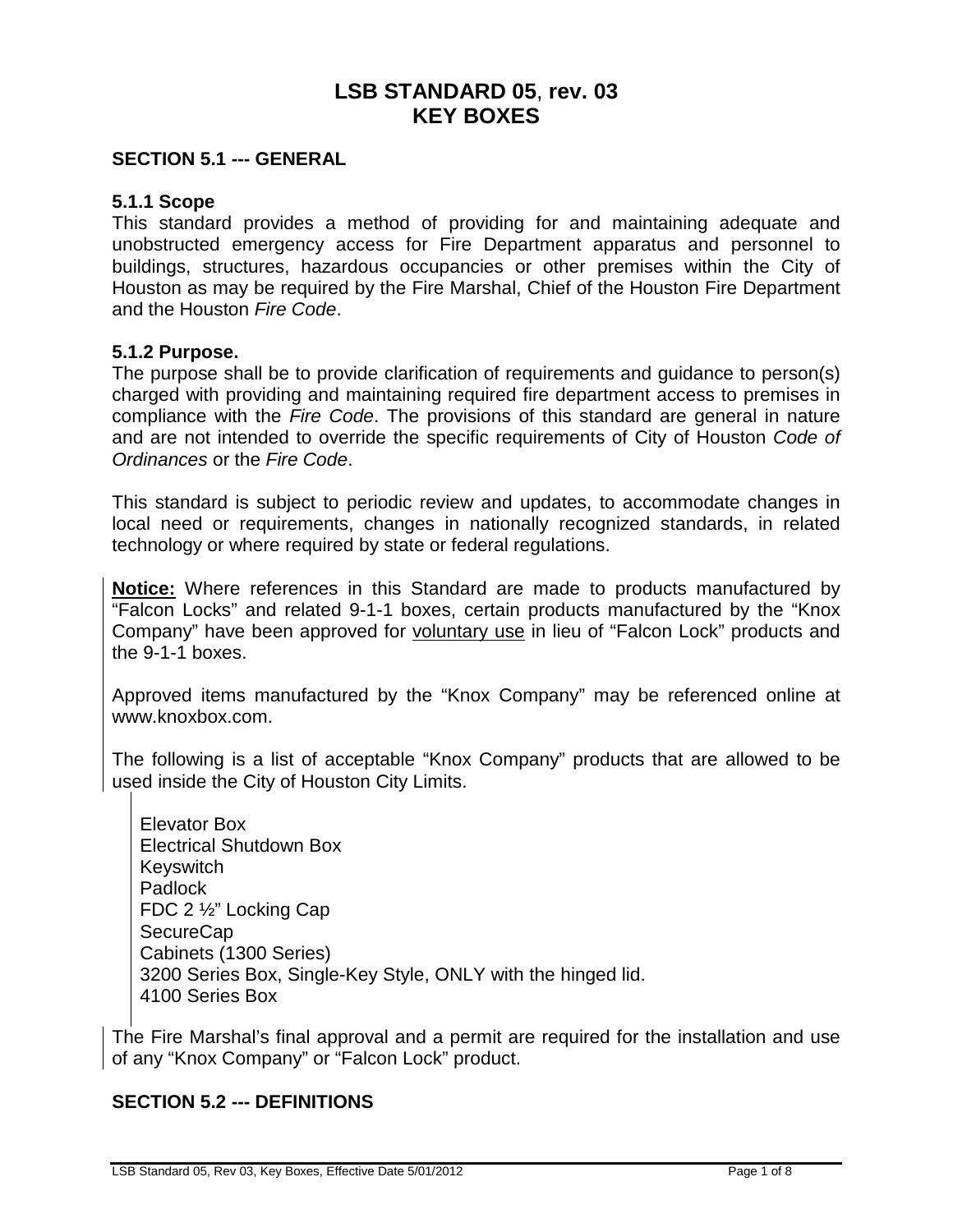#### <span id="page-3-0"></span>**5.2.1 Falcon Mortise Cylinder.**

An approved "9-1-1" mortise cylinder lock unit approved for use with "9-1-1" boxes and attainable only from certain gate companies or contractors. Only authorized emergency service personnel retain keys to these locks.

#### <span id="page-3-1"></span>**5.2.2 Falcon Padlock.**

An approved "9-1-1" padlock applied to "9-1-1" boxes and attainable only from certain gate companies or contractors. Only authorized emergency service personnel retain keys to these padlocks.

#### <span id="page-3-2"></span>**5.2.3 Key Box / " 9-1-1" Key Box.**

A tamper proof box secured with a lock operable by an approved fire department key, or other approved means as provided for in Section 5.3.4 of this Standard, and having contents as required by applicable LSB Standards.

#### <span id="page-3-3"></span>**SECTION 5.3 --- GENERAL REQUIREMENTS**

#### <span id="page-3-4"></span>**5.3.1 Where required.**

When access to or within a structure or an area is unduly difficult because of secured openings or where immediate access is necessary for life-saving or fire fighting purposes, the Fire Marshal is authorized to require an approved key box or "9-1-1" key box to be installed in an accessible location. The key box shall be of a type approved by the Fire Marshal and shall contain all necessary keys to gain access. In addition to keys, boxes shall contain other items determined to be necessary by the Fire Marshal for the effective response of fire department personnel to an emergency at the premises.

#### <span id="page-3-5"></span>**5.3.1.1 Access control gates and barriers.**

For Key Box / "9-1-1" Box use on access control gates and barriers, refer to LSB Standard 04, "Access Control Gates".

#### <span id="page-3-6"></span>**5.3.1.2 High-rise Buildings.**

A key box, used by the fire department to obtain building access, shall be installed on all high-rise buildings.

Exception:

1. The Fire Marshal may waive this requirement for buildings that have qualified, on-site personnel who are available at all times to provide immediate building access for the fire department.

#### <span id="page-3-7"></span>**5.3.2 Box Construction.**

Key boxes shall be constructed of metal materials as to be weather resistive and of sufficient strength and thickness to deter forced entry. The box should be of size sufficient to contain all keys, swipe cards, and other required items as may be deemed necessary by the Fire Marshal (for minimum box dimensions see Appendix A). The front for the box shall be hinged and be designed so as can be secured by an approved mortise cylinder lock or designed with a pad-eye so as can be secured by an approved padlock.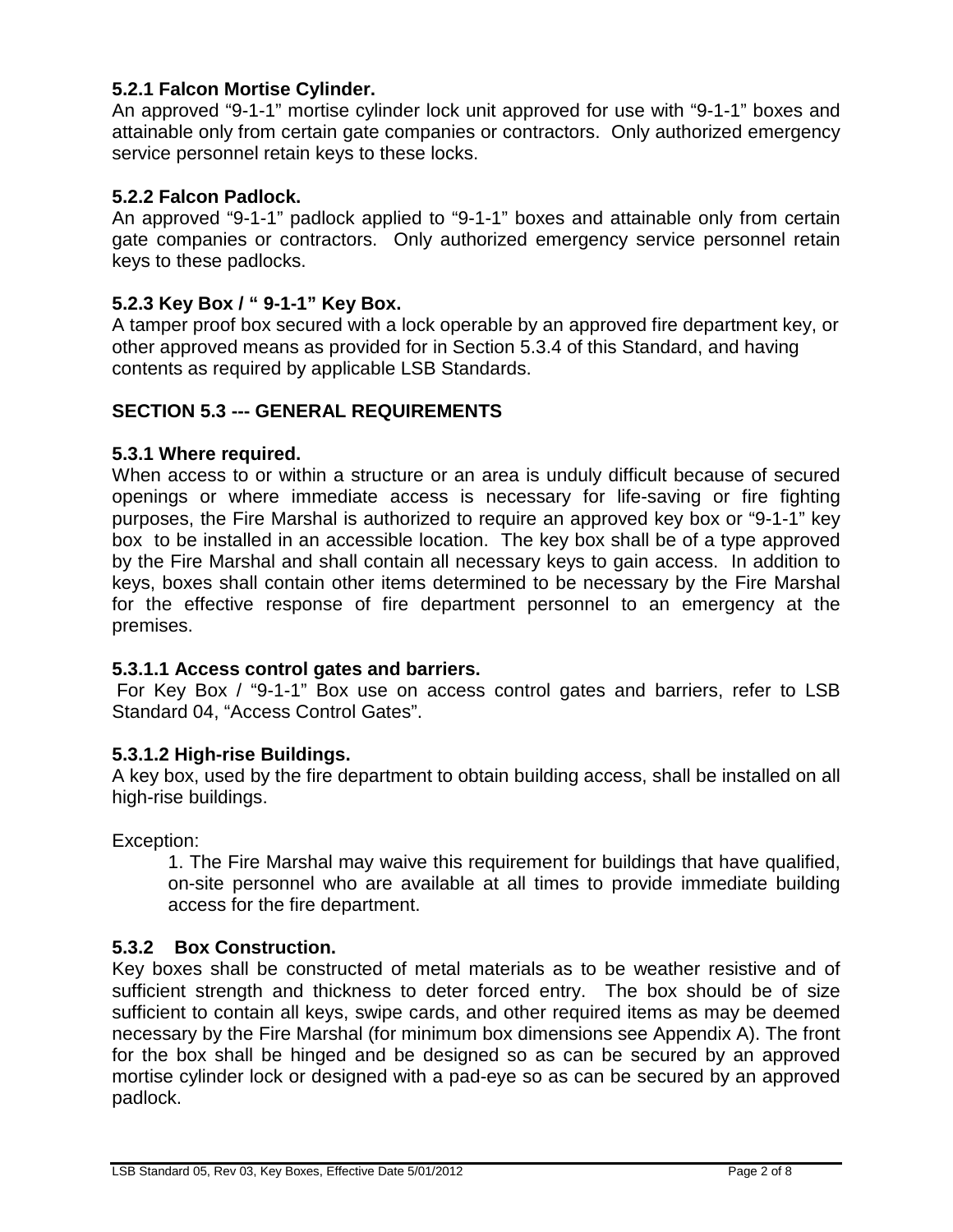Boxes shall be painted any color approved by the Fire Marshal except that the door of the box shall be painted bright red so as to be readily noticeable, and have the words "**FIRE DEPARTMENT**" or the number "**911**" painted in white letters not less than 1 inch in height (see Appendix A).

## <span id="page-4-0"></span>**5.3.3 Location.**

Key boxes shall be installed on the exterior of a structure or building, as near as practical to the main entrance door or designated emergency access door. Boxes should be located within 48 to 60 inches above the ground level and securely affixed to a wall, post or column so as not to be loose or movable. Boxes shall be positioned so as to be readily apparent upon approach to the door.

At locations where hazardous materials are stored in quantities requiring fire department permits and at warehouse locations, Key boxes shall be located at the main fire department access entrance to the facility, either at a guard shack or gate house, or similar location. Where no guard station or gate house is provided, then a weather resistant "9-1-1" box, large enough to contain all required Hazardous Materials Inventory Sheets, floor plans and access keys, shall be provided at a readily identifiable and accessible location that will not be endangered by fire in the facility.

#### <span id="page-4-1"></span>**5.3.4 Locking Device.**

Key boxes may be locked with a Falcon Mortise Cylinder Lock, Falcon Padlocks, or a padlock of a design so as can be cut open with standard bolt cutters carried on emergency apparatus. No "shankless", short shank, nor super hardened locks will be allowed.

#### <span id="page-4-2"></span>**5.3.5 Approval.**

Fire Department approval is required to install and maintain key boxes for access to or within such structures or properties as office buildings, residential buildings, nursing homes, hospitals, school buildings, industrial plants and facilities, hazardous materials storage buildings, large storage buildings, or other structures as the Fire Marshal may require. Approval shall be obtained through the permitting process *prior to* final installation of a key box or "9-1-1" key box.

## <span id="page-4-3"></span>**SECTION 5.4 --- HIGH VOLTAGE ELECTRIC FENCES**

#### <span id="page-4-4"></span>**5.4.1 High Voltage Key Box Construction and Maintenance.**

Key boxes shall be constructed of metal materials that are weather resistive and of sufficient strength and thickness to deter forced entry. The front of the box shall be hinged and be designed so it can be secured by an approved mortise cylinder lock or designed with a pad-eye that can be secured by an approved padlock.

Boxes used for high-voltage fences shall be painted a bright "RED" color and have the words "**FIRE DEPARTMENT**", or the numbers "**9-1-1**", painted in at least 1-inch "WHITE" letters or numbers on the front of the box.. The front of the box shall also be labeled **"HIGH VOLTAGE KEY BOX"** in white letters at least 1-inch in height.

The box should be of size sufficient to contain red and green indicator lights, a "Mushroom" pushbutton no less than 1-1/2" in diameter and other required items as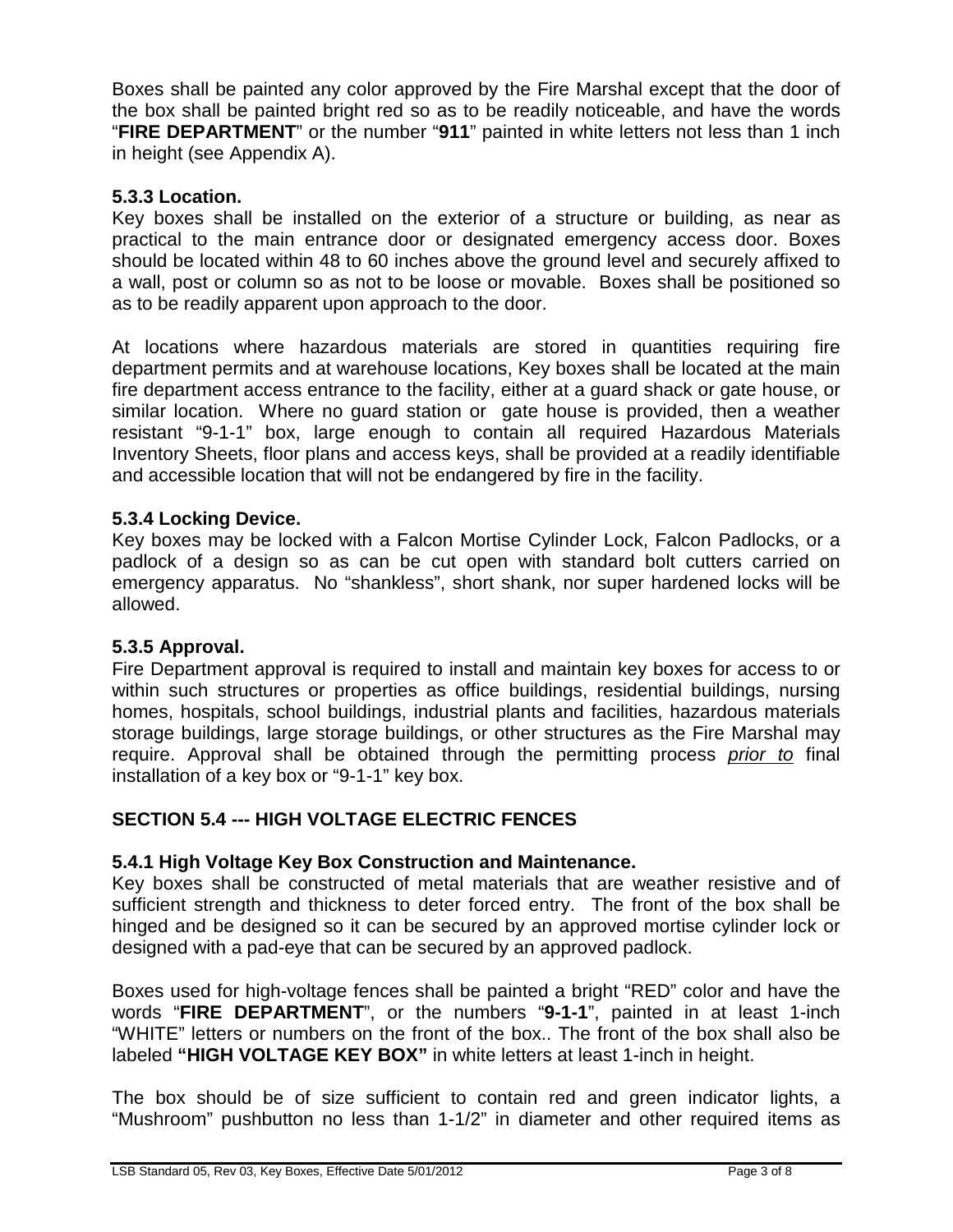may be deemed necessary by the Fire Marshal. The Indicator lights shall be readily visible and mounted on the interior of the box. The red light shall be labeled "Energized" and the green light shall be labeled "Deactivated" in letters that are readily visible. The Mushroom pushbutton shall be labeled "Push to Deactivate Fence". Deactivating the fence shall be accomplished by **"PUSHING"** the mushroom pushbutton. Once the mushroom button is pushed, it shall immediately activate a relay system, deactivating the fence and shall cause the red light to turn off and the green light to illuminate. Key Box and all components shall be maintained in proper working condition at all times.

## <span id="page-5-0"></span>**5.4.2 High Voltage Key Box Location.**

Key Boxes shall be located at the main fire department entrance as approved by the Fire Marshal and shall be outside of the perimeter fence or wall. The 911 box shall be mounted on a post or wall and located within 48 to 60 inches above ground level and securely affixed so as not to be loose or moveable. At no time shall the 911 box be in contact with any part of the high voltage fence or perimeter fence.

#### <span id="page-5-1"></span>**5.4.3 High Voltage Fence Registration.**

Prior to installing the High Voltage Fence, the responsible party shall submit a completed, "*Houston Fire Department Electric Fence Registration Form"* to the code official. Any changes to the original fence design and construction or re-location of the **9-1-1 HIGH VOLTAGE KEY BOX** shall require submittal of a new registration form indicating what changes were made.

#### <span id="page-5-2"></span>**SECTION 5.6 --- Permit**

#### <span id="page-5-3"></span>**5.6.1 Required**

A permit is required to install and maintain a Key Box or "9-1-1" Key Box. This permit shall be renewed annually.

#### **Permit Office contact information for Fire Prevention Permits is as follows:**

The Houston Permitting Center 1002 Washington Avenue Houston, Texas 77007 Hours of operation: 8:00 a.m. to 3:30 p.m. Central Time Monday through Friday Office phone (832)394-8811 To Email Customer Service Questions: [hfd.permitoffice@houstontx.gov](mailto:hfd.permitoffice@houstontx.gov) Link to City Wide Fee Schedule: [www.houstoncityfees.org](http://www.houstoncityfees.org/)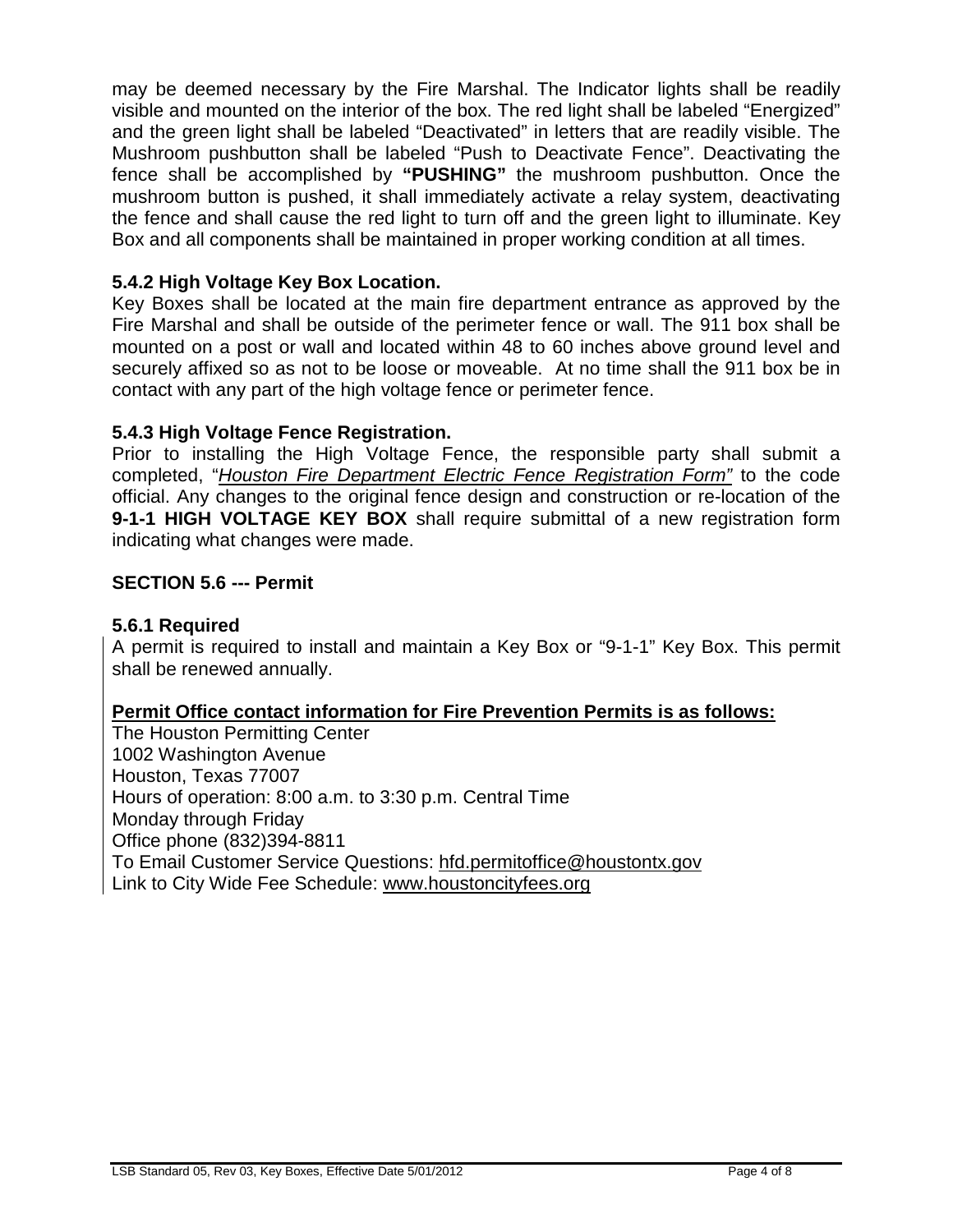# <span id="page-6-0"></span>**APPENDIX A**

# **KEY BOXES**

<span id="page-6-2"></span><span id="page-6-1"></span>Figure No. 1 -Typical Key Box / "9-1-1" Box (Open, with padlock removed)

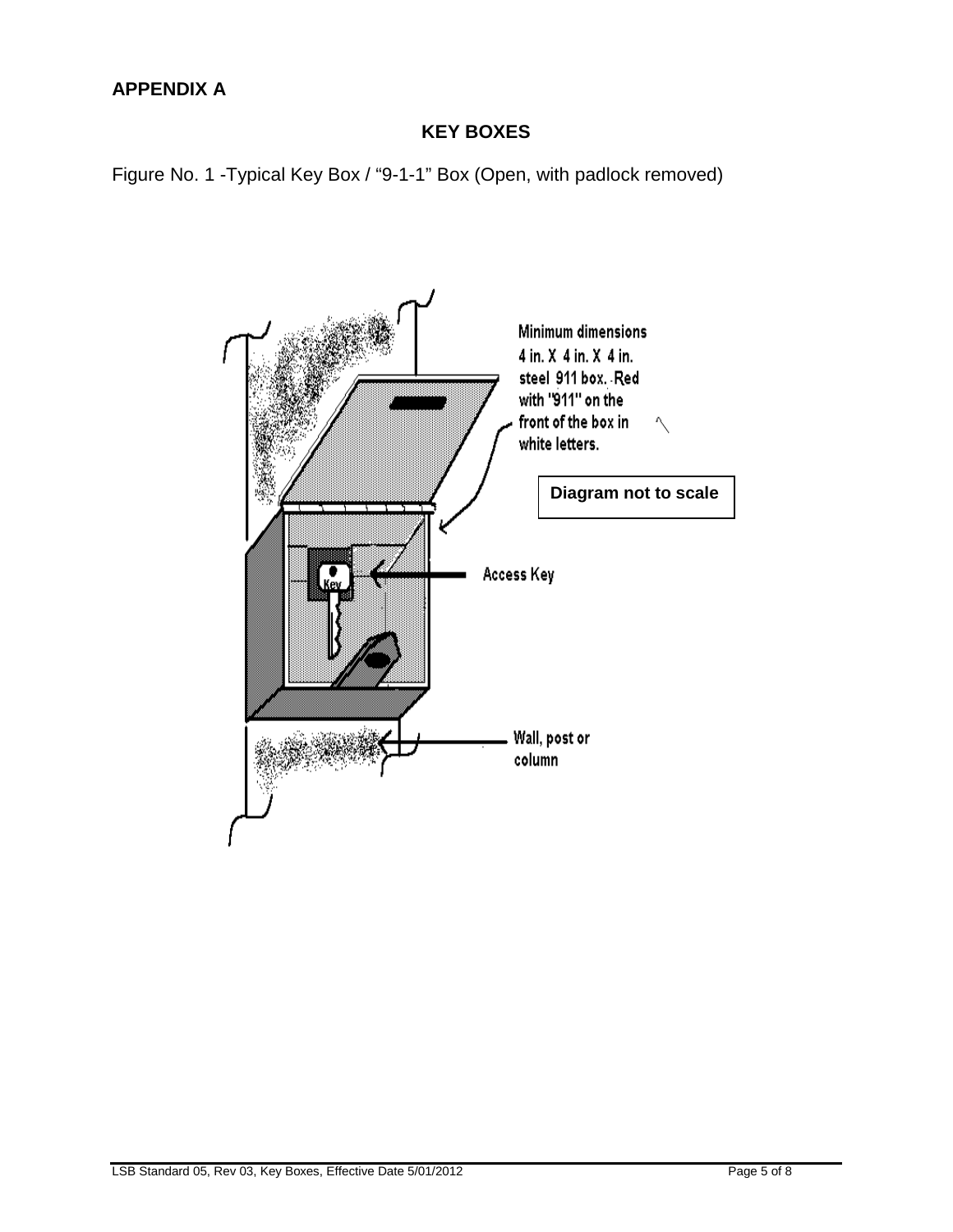<span id="page-7-0"></span>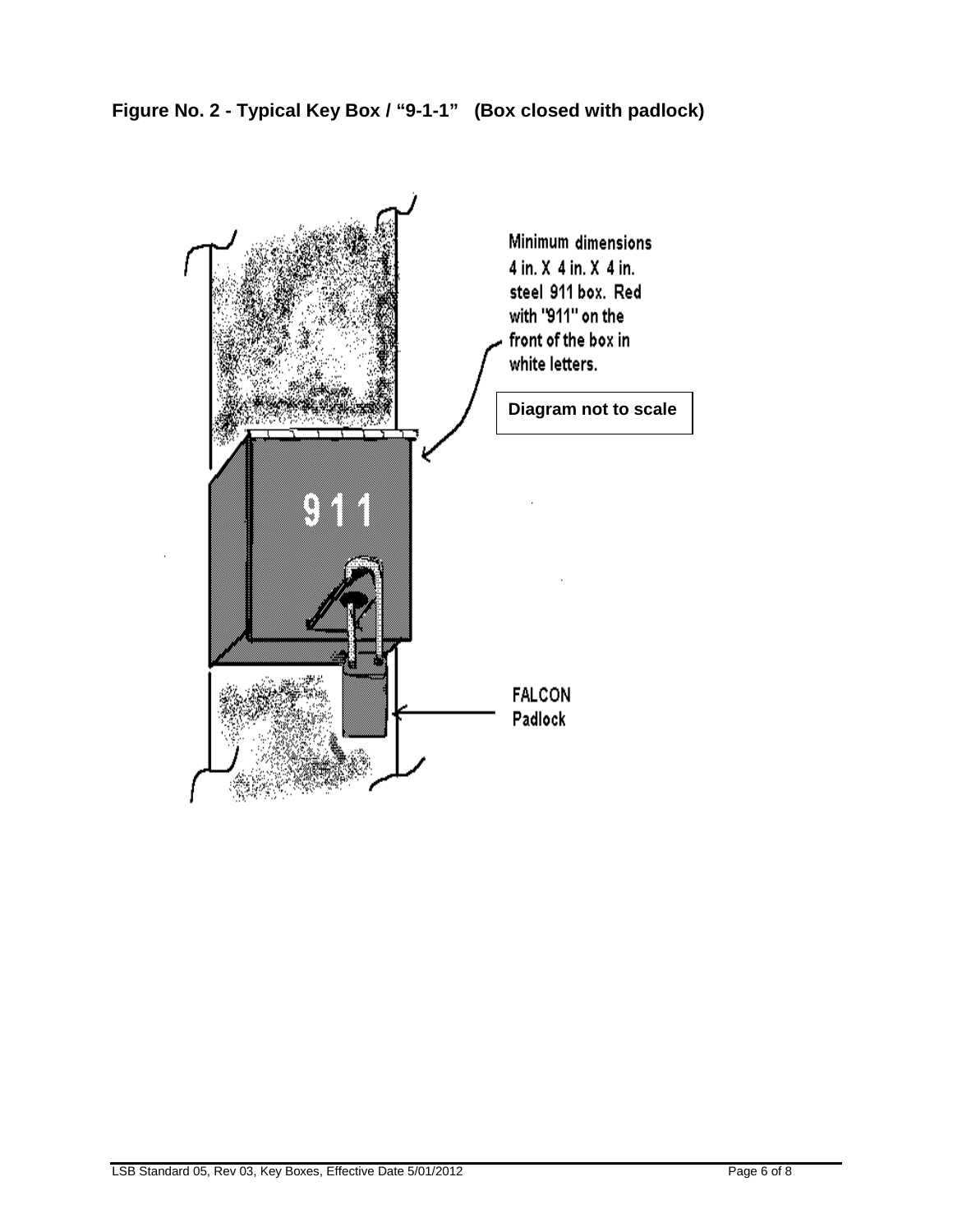**Figure No. 3 – Key Box / "9-1-1" Box with** *FALCON* **Mortise Cylinder**